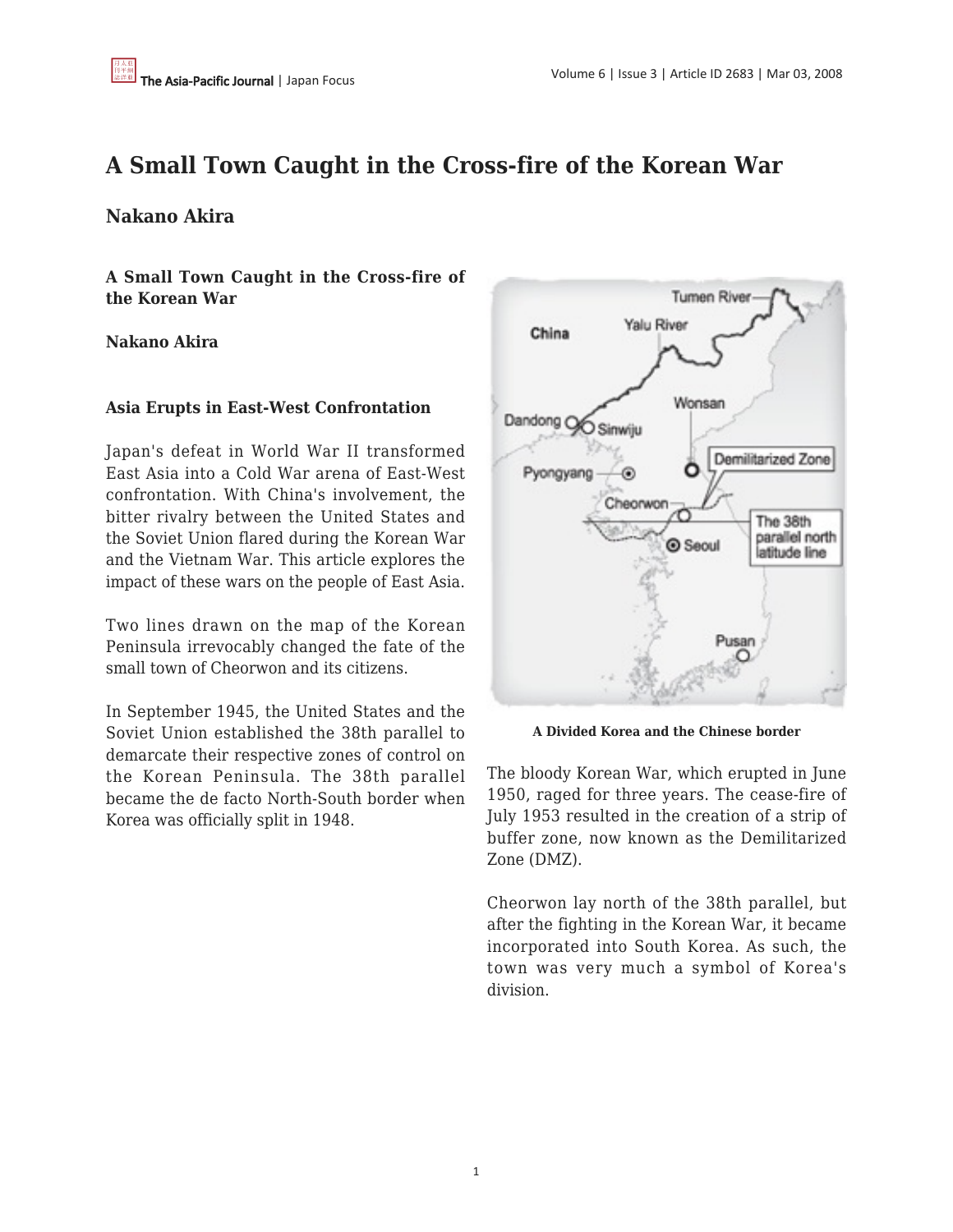

**Map showing Cheorwon, the railroad and the DMZ**

I headed for South Korea to see how the town was faring today.

Located in the dead center of the Korean Peninsula, Cheorwon can be called its "navel." With a vast, fertile plain stretching around it, Cheorwon used to be a major transportation hub.

In 1914, when Korea was under Japanese colonial rule, the Kyongwon Railway Line was laid through Cheorwon to connect present-day Seoul and the city of Wonsan on the east coast. Cheorwon also became the starting point of another railway line extending to the scenic mountain resort of Kumgangsan.

Banks and shops lined the front of Cheorwon Station, and the town boasted theaters and hospitals. And with its good water and sewage services for its 20,000 residents, Cheorwon prospered as an inland town.

I toured this once-thriving town with Kim Young Kyu, 45, a scholar of local history. About 30 kilometers north of the 38 parallel, I spotted red-crested white cranes and white-naped cranes resting their wings on a wide expanse of farmland with low shrubs and dead grass, dotted with patches of snow.

The scene was idyllic, but the nearby presence of South Korean soldiers at a border checkpoint, as well as barbed wire fencing with red notice boards proclaiming "land mine," reminded me of my proximity to the DMZ.

A few kilometers to the north, I could see North Korean mountains.

In what was once the town's busiest street in front of the train station, there stood the ruins of a building, its walls charred black and scarred with numerous bullet holes.

"The town was destroyed in intense street battles and bombings during the Korean War," Kim told me. "Since this area is off-limits to civilians, the war's scars have been left as you can see."

Kim Song Il, 77, was born during the Japanese colonial era and lived in Cheorwon's busy downtown section in front of the train station until the Korean War broke out. The story he told me of his adult life was typical of the fate suffered by those whose lives were directly affected by the establishment of the 38th parallel and the DMZ.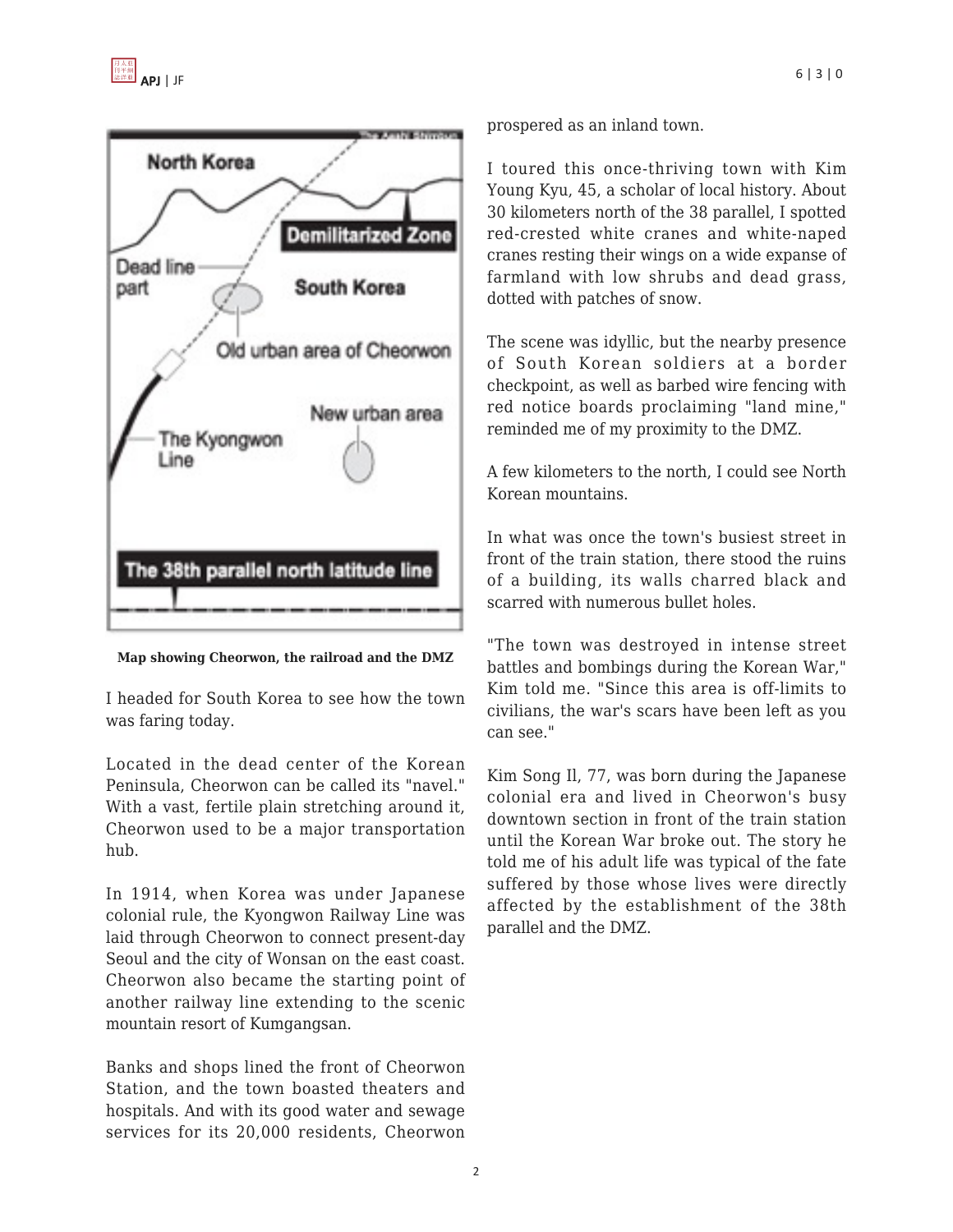

**Kim Song Il with a photograph of prewar Cheorwon in front of the ruins of North Korean Labor Party Building**

Before Kim could really begin to appreciate the absence of Japanese soldiers from Cheorwon following Japan's defeat in World War II in 1945, Soviet soldiers arrived. Unbeknown to its citizens, Cheorwon had become a tense border town on the north side of the 38th parallel, the "front line" of the incipient Cold War.

The following year, Cheorwon citizens were mobilized for the construction of a city hall to house the North Korean Labor Party, and portraits of Kim Il Sung were hung all over town. The North Korean People's Army guarded the 38th parallel, blocking traffic to and from South Korea.

"We'd been made to learn Japanese (under Japanese occupation), and then we were told to embrace communism," Kim Song Il said. "We had no choice but to obey."

In June 1950, Kim recalled, he noticed a daily massing of North Korean troops and tanks at the 38th parallel. Before the month was over, the Korean War had begun. Kim was in high school at the time, and his classmates and older students were conscripted into military service. Kim became a draft-dodger and laid low for a while, but he gave himself up to authorities when he heard his father had been detained.

Serving with a tank unit of the People's Army, Kim advanced south. But the unit was driven back by the U.S. Army after crossing the Han River in Seoul. Back in Cheorwon after an absence of about 100 days, Kim became a deserter and fled to the mountains. The following year, he found a job as a bartender at a U.S. Air Force base where he had sought asylum.

One day, Kim overheard an Air Force officer- one of his regular customers--boasting of his successful bombing mission in the "Triangle." The plains of Cheorwon, where fierce battles were being fought every day, were known then as the Iron Triangle.

Kim did not want to believe his ears. "The U.S. military, on whom I depended for my livelihood, was bombarding my hometown," Kim reminisced. "I was struck then by the sobering reality of life's uncertainty."

South Korea and North Korea came into being in 1948, supported, respectively, by the United States and the Soviet Union. With both President Syngman Rhee of South Korea and Prime Minister Kim Il Sung of North Korea considering invading each another, their armed forces clashed from time to time across the 38th parallel.

Among those who lived through that period, everyone I spoke with in Cheorwon said to the effect, "The atmosphere back then left no doubt that war was inevitable."

#### **153 farmers executed**

What had started out effectively as a civil war evolved into a major international conflict when United Nations forces led by Gen. Douglas MacArthur and Chinese forces joined the Korean War. The front line moved back and forth, north and south, forcing the local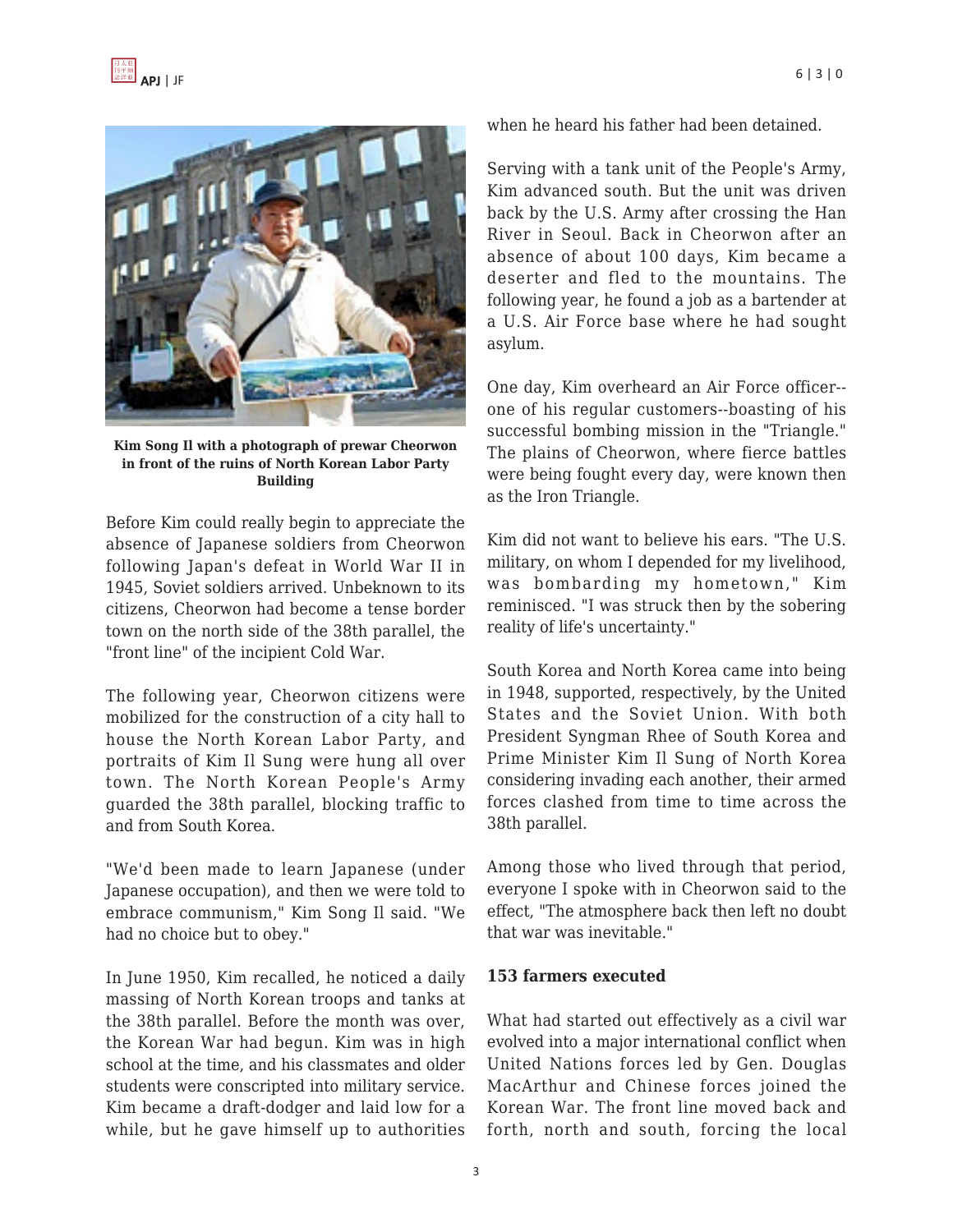populace to flee every time with nothing but the clothes they wore; or they had to do the bidding of the occupying forces for their own survival.

Goyang is a city in suburban Seoul. A deep, dark pit that looks like an old well can be found on a small hill along a trunk highway. In 1995, the remains of 153 people were recovered from the pit.

The area around Goyang fell under North Korean control within a few days of the outbreak of the Korean War, but South Korea seized it back in less than three months. Police and right-wing organizations rounded up 153 farmers, accusing them of "cooperating with the North." All were taken to the pit on the hill and shot dead. Some of the younger men and women were no more than children.

At the insistence of the victims' surviving families, this mass execution was investigated by the Truth and Reconciliation Commission, an independent organ appointed by the government. The commission concluded last year that the government should make an official apology for the mass execution by the police.

The ideological confrontation that formed the backdrop of this "hot war" in the Cold War invited countless tragedies. Massacres were committed by the U.S. military, too. According to various advocacy groups, about 1 million civilians were killed before and during the Korean War.

However, until the early 1990s, the bereaved families were forced to remain silent under generations of South Korean administrations that were led by former military officers.

Kim Dong Choon, a SungKongHoe University professor who researched the mass execution as a full-time member of the Truth and Reconciliation Committee, pointed out that the massacres represented the war itself for the Korean common folk.

"Among the police officers and members of the right-wing groups that participated in the mass execution, many were active supporters of Japanese colonialism," Kim noted. "Disarming the Japanese military was the U.S. and Soviet purpose for establishing the 38th parallel. The tragedy of the ethnic division and war was a legacy of Japan's colonialism."

#### **China enters the war**

More than 200,000 foreign soldiers died in the Korean War, fighting for either the North or South. Of these people, Chinese nationals were by far the most numerous. Their toll, including those who went missing in action, was close to 180,000. Why did China send so many of its own to the Korean Peninsula?

A 14-hour ride on a Beijing-Pyongyang night train took me to the Chinese city of Dandong in Liaoning province on the North Korean border. From Dandong Station, it was a five-minute drive to the Yalu River, which forms the China-North Korea border. I got a close look at North Korea on the other side.

Trucks rumbled across the China-Korea Friendship Bridge spanning the river. About 70 percent of trade between the two countries is said to move through Dandong.



**The China-Korea Friendship Bridge**

The bridge was built by Japan in 1943, 11 years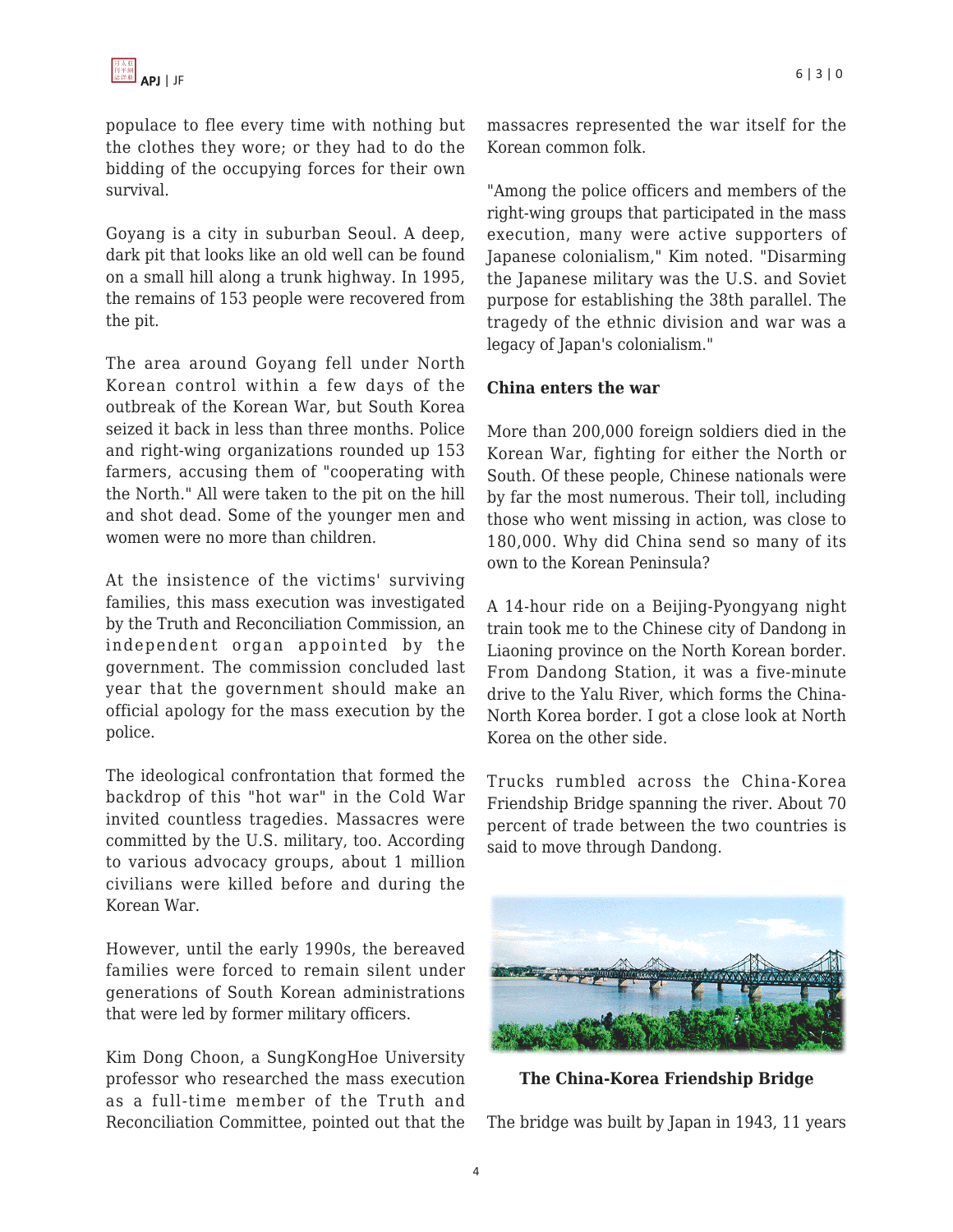

after the establishment of Manchukuo in northeastern China.

Parallel to this bridge was the Short Bridge, so called because its North Korean end is missing- -destroyed in a bombing raid during the Korean War. This bridge, too, was built by Japan in 1911, the year after the Japanese annexation of Korea, in order to connect a railway vertically traversing the Korean Peninsula with another that ran across the Chinese continent.

Formerly called Andong, the little border town of Dandong was once of crucial strategic importance to Japan's military ambitions on the continent.

Atop the hill overlooking the town, I visited a cenotaph dedicated to the Korean War--or "The War to Resist U.S. Aggression and Aid Korea," as it is called locally. On display were rusted firearms and hand grenades, an army bugle, and fragments of shot-down U.S. military aircraft.

Other exhibits included a letter written by Kim Il Sung to Mao Zedong, appealing for aid and declaring that "Korea should never be allowed to become a colony of the American Empire," and a bust of Mao's elder son, Mao Anying, who died a Korean War hero.

Zhao Yejun, the cenotaph's curator, said: "Dandong was not only close to the battleground, but it also suffered heavy civilian casualties from repeated bombings. The Korean War was a war to protect China and Dandong."

When South Korean and United Nations forces advanced north across the 38th parallel in October 1950, the Chinese People's Volunteer Army crossed the Yalu River, and Dandong became a munitions supply base. A command headquarters facility stood atop the hill where the museum stands today, according to Zhao.

Sun Jingkun, an 84-year-old Dandong native I

met, is a Korean War veteran. After the departure of the Kwantung Army upon Japan's defeat in World War II, Sun, a tenant farmer, became a landowner thanks to the Chinese Communist Party's agrarian reforms.

I asked him how he felt when he crossed the Yalu River on his way to the front. Sun replied: "It was hard to be separated from my wife for a long time, but we all knew at the time that U.S. troops could attack the town any day. I was determined to fight with my life to protect the land that was finally mine."

He claimed to have killed 21 U.S. soldiers, all in hand-to-hand combat. Of the 120 men from his unit, only five survived. When Sun returned home to his wife, he had fragments of a bomb lodged in his hip, and his shoulder bore a scar from a bullet wound.

The People's Republic of China was only a year old when it entered the Korean War. The new state still did not have its entire territory under control, and rebuilding the country after the devastating civil war with the Kuomintang was an urgent task.

The Korean War raised China's influence on North Korea and America's influence on South Korea. The fact that the fate of the Korean Peninsula is inseparably tied to the interests of these two major powers remains unchanged to this day.

After the cease-fire, a new downtown area in Cheorwon sprang up about 10 km south of the old downtown that had fallen into ruins. A number of residents of the new town are "displaced persons" originally from North Korea. And many South Korean residents have family members living in the North.

In 2004, the 90th anniversary of the completion of the Kyongwon railway line, Cheorwon citizens gathered at the former site of the train station and prayed for a peaceful reunification